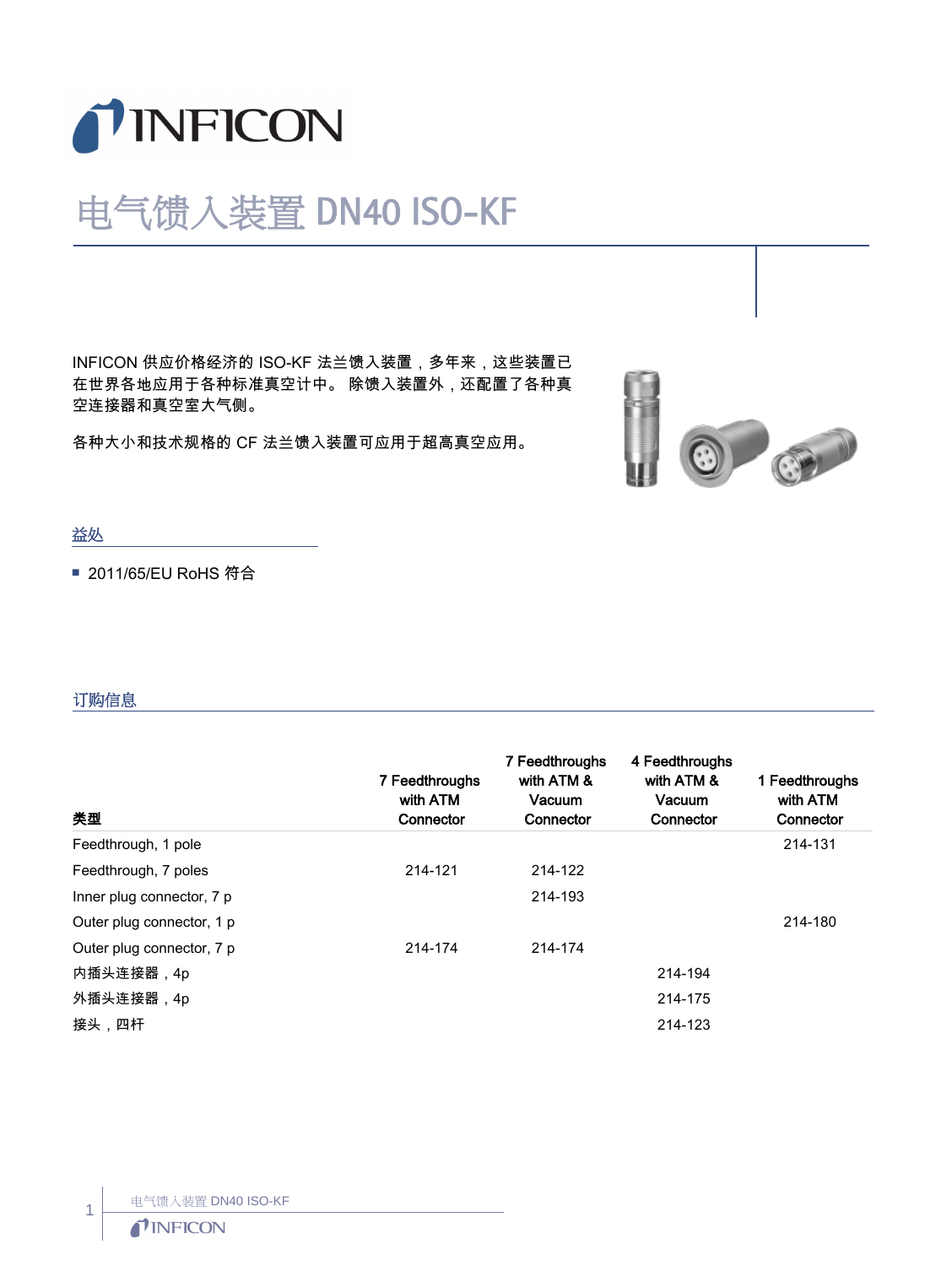| 规格                      |        |                                         |                                                          |                                                     |                                         |
|-------------------------|--------|-----------------------------------------|----------------------------------------------------------|-----------------------------------------------------|-----------------------------------------|
| 类型                      |        | 7 Feedthroughs<br>with ATM<br>Connector | 7 Feedthroughs<br>with ATM &<br>Vacuum<br>Connector      | 4 Feedthroughs<br>with ATM &<br>Vacuum<br>Connector | 1 Feedthroughs<br>with ATM<br>Connector |
| 真空连接                    |        | DN 40 ISO-KF                            | DN 40 ISO-KF                                             | DN 40 ISO-KF                                        | DN 40 ISO-KF                            |
| 馈入装置数量                  |        | 7                                       | 7                                                        | 4                                                   | 1                                       |
| 每极电压                    | $\vee$ | 380                                     | 380                                                      | 800                                                 | 6000                                    |
| 每极电流                    | A      | 16                                      | 16                                                       | 16                                                  | 25                                      |
| 连接                      |        |                                         |                                                          |                                                     |                                         |
| 真空侧                     |        | solder connection                       | connector                                                | connector                                           | bolted connection                       |
| 大气侧                     |        | connector                               | connector                                                | connector                                           | connector                               |
| 连接线直径                   | mm     | 1.8                                     | 1.8                                                      | 2.5                                                 | 5                                       |
| 测试电压                    | kV/Hz  |                                         | -                                                        | $\overline{\phantom{0}}$                            | 15/50                                   |
| 压力 (绝对)                 |        | $1 \times 10^{-8}$ mbar<br>2.5bar       | $1 \times 10^{-8}$ mbar<br>2.5bar                        | $1 \times 10^{-8}$ mbar<br>2.5bar                   | $1 \times 10^{-8}$ mbar<br>2.5bar       |
| 烘烤温度 ( 馈入装置和连接 °C<br>器) |        | 130                                     | 130                                                      | 130                                                 | 130                                     |
| 壳体                      |        | stainless steel<br>303/1.4305           | stainless steel<br>303/1.4305                            | stainless steel<br>303/1.4305                       | stainless steel<br>303/1.4305           |
| 绝缘子                     |        | PTFE/Araldite                           | PTFE/Araldite                                            | PTFE/Araldite                                       | PTFE/Araldite                           |
| 密封圈                     |        | <b>FPM</b>                              | <b>FPM</b>                                               | <b>FPM</b>                                          | <b>FPM</b>                              |
| 触点 (馈入装置和连接器)           |        |                                         | gold-plated bronze gold-plated bronze gold-plated bronze |                                                     | nickel-plated<br>brass                  |

2 | 电气馈入装置 DN40 ISO-KF